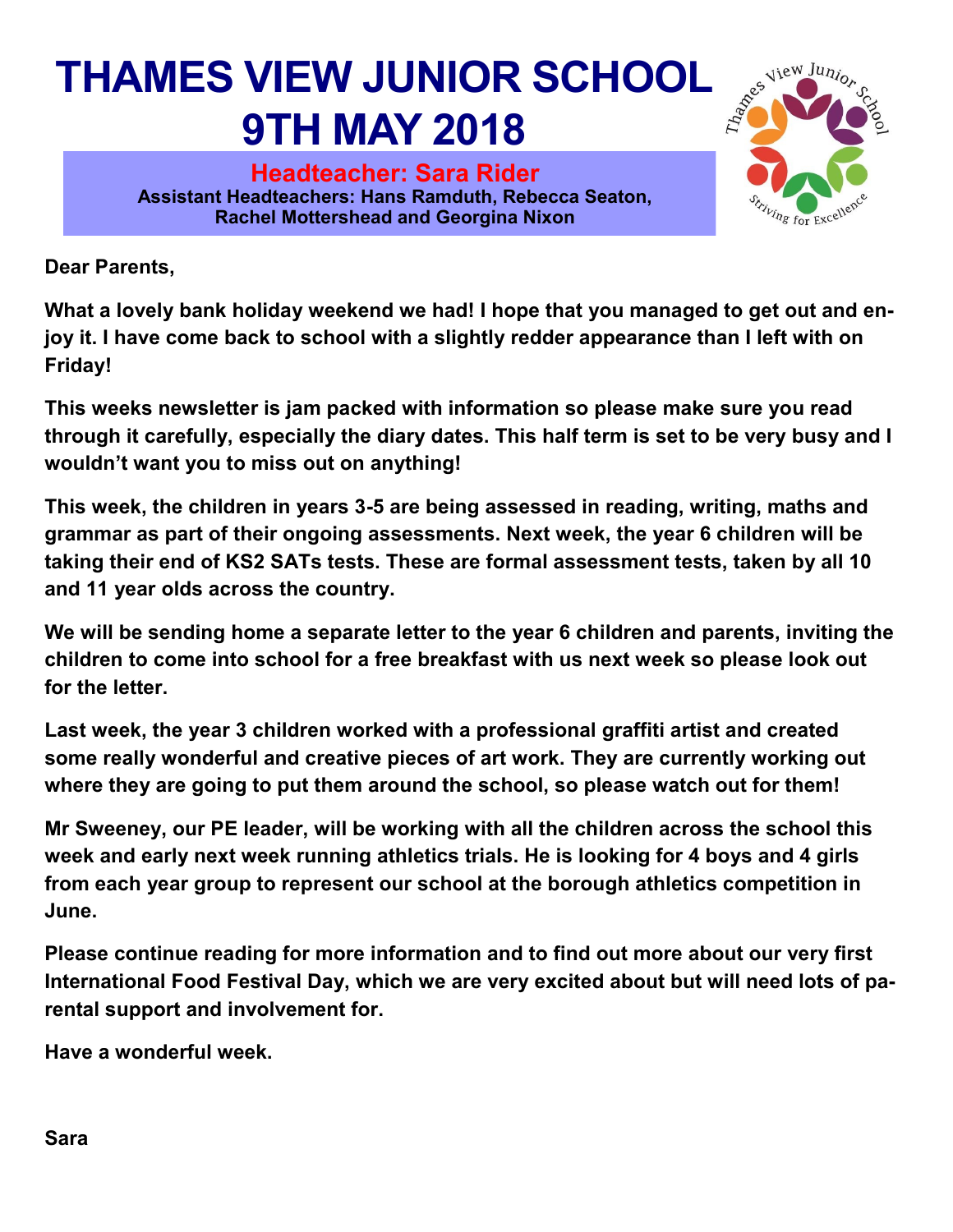## International Food Festival Day

As you will already know from Miss Seaton's letter last week, this year we will be hosting our first International food Festival Day on 23rd May.

Throughout the day, children will learn about a country (to be decided) and will be finding out information about the countries heritage, culture and what foods are native or traditional to that location.

They will have the opportunity throughout the day to cook foods and taste them coming together as a whole school at the end of the day to celebrate and share what we have learnt.

You will also be invited into school in the afternoon to eat with your children.

After school, we would love for as many of you as possible to come along and set up a stall for our parents and children (and staff) to sample foods from around the world and celebrate the diverse and multicultural community we have here on the Thames View Estate.

We are also encouraging children to dress in things that are special to them, clothes that identify them and their culture. We will be taking lots of pictures throughout the day so bright and colourful will be the order of the day!

The food tasting event will run from 3.30 until 5pm. If you would like to have a stall, please let the office or Miss Seaton know.

We are hoping that it will be a great day and the start of a long standing tradition here at Thames View Juniors.

I hope to see you all there!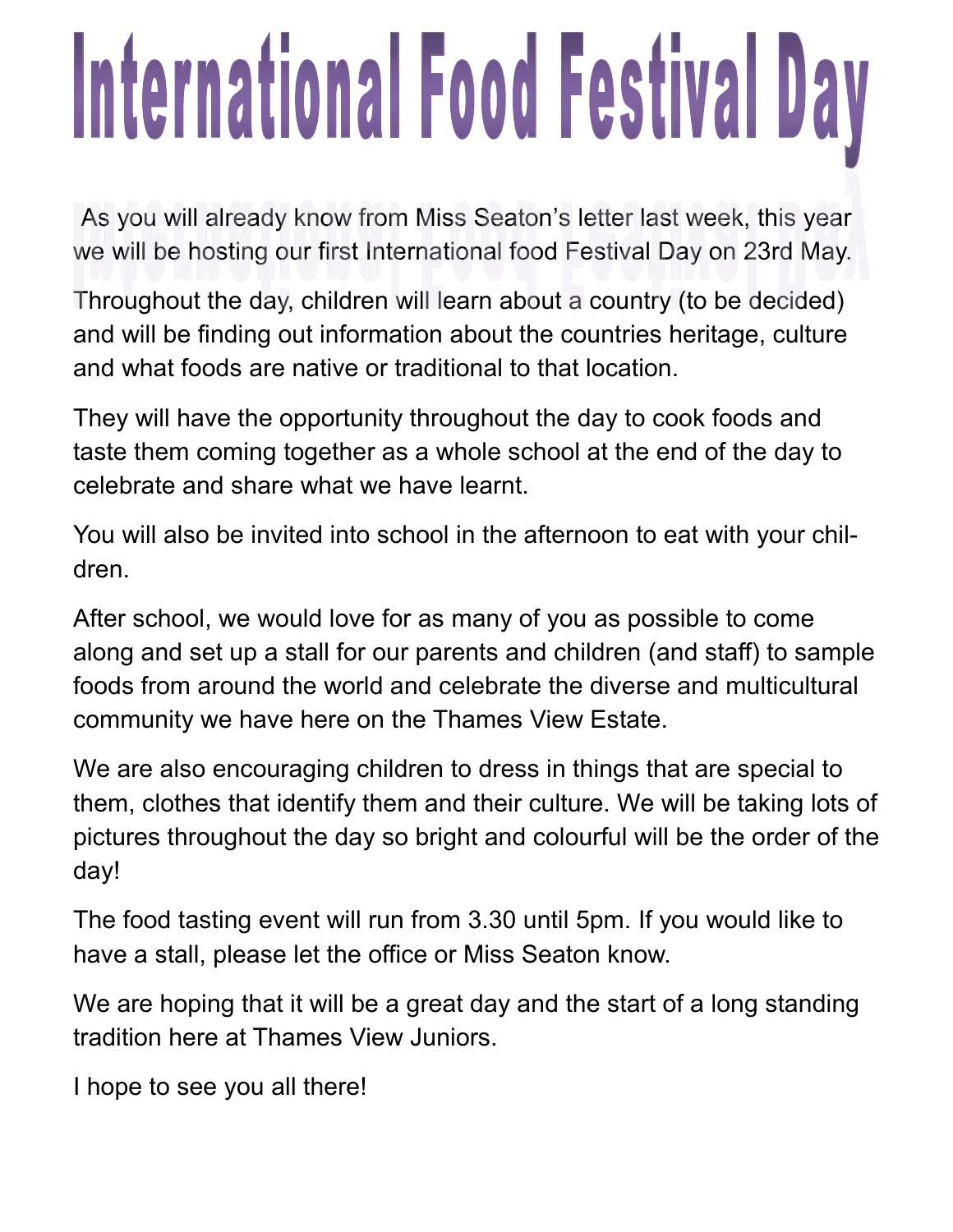### pcoming Events

**Week beg 14.5.18– Year 6 SATs Week**

- **18th May– Year 6– Kick back and Relax Day (non school uniform for Year 6 only)**
- **22nd May– Year 2 Parents-open morning– Year 5 Trip to British Museum**
- **23rd May– Year 2 parents open morning– International Food Festival Day!**
- **25th May– FINISH FOR HALF TERM**

#### **4th June– BACK TO SCHOOL**

- **5th June– Year 4 Trip to British Museum**
- **6th June– Year 6 Trip to Imperial War Museum**
- **Week Beginning 11th June– year 3 classes trip to Chocolate Museum**
- **11th June– Year 6 Trip to Chesington World of Adventures–**
- **13th June– Year 6 trip to Imperial War Museum**
- **15th June– Year 6– Territorial Army Trip**
- **20th June– Year 6 Imperial War Museum**
- **22nd June – Race for Life– Family and whole school fun run (letter to follow)**
- **27th June– Year 3/4 Sports Day**
- **28th June– Year 5/6 Sports Day**
- **29th June– Spanish Day!**
- **5th July– Year 6 Prom (after school)**
- **9th July– Year 6 bowling and meal trip**
- **11th July– Summer Fete (after school)**
- **13th July– Summer Concert**
- **18th July– (evening) Year 6 Awards Evening and Year 6 end of year production**
- **19th July-Class parties**
- **20th July– Finish at 12.45pm for Summer**